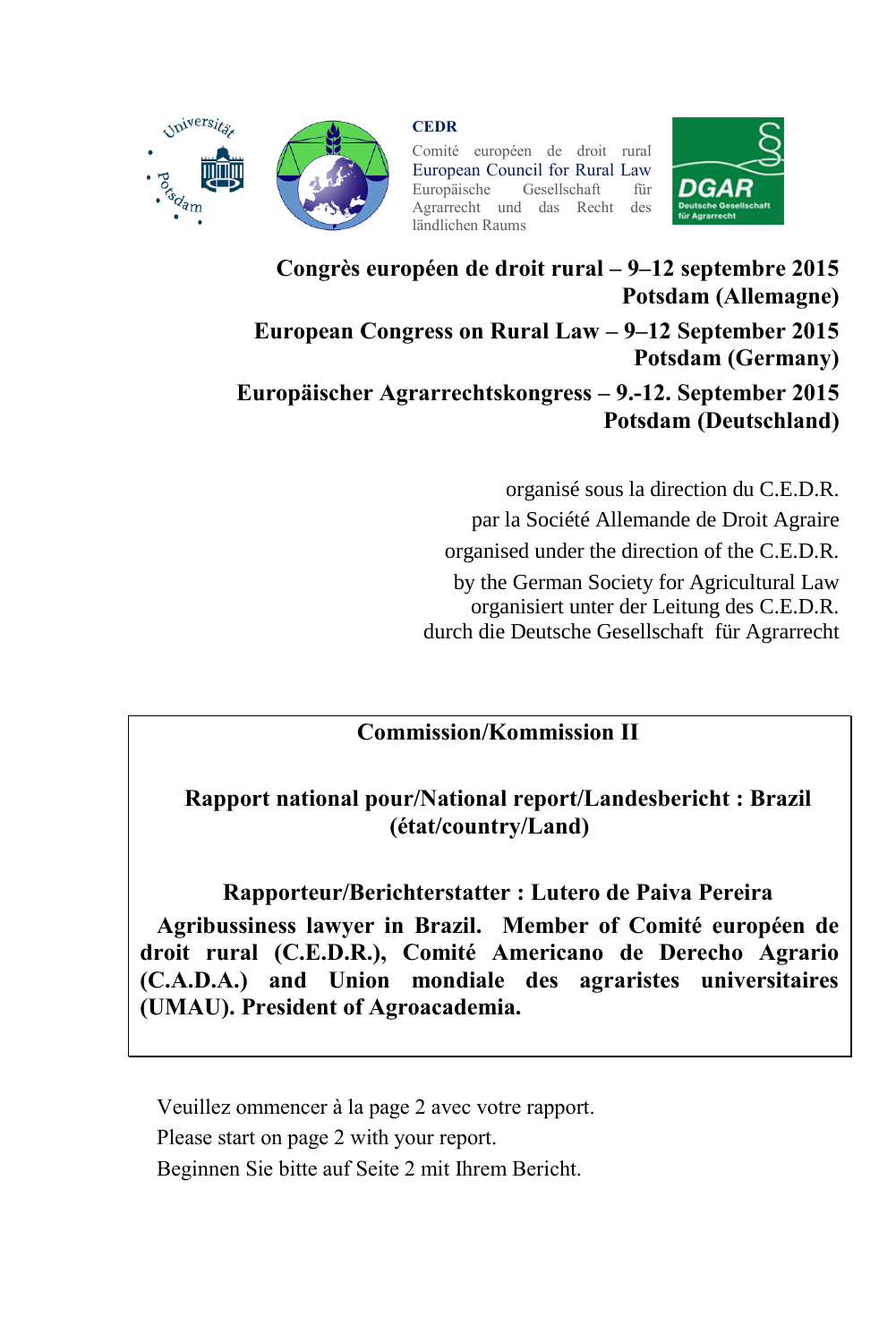# **ACQUISITION OF RURAL PROPERTY BY FOREIGNERS IN BRAZIL**

Seen as a country with fertile land and favorable climate for agricultural activities, Brazil has attracted foreign capital for investment in the agribusiness because of its profitability. However, for the investment to be legally sound, one must know the law that the regulates such operations, especially regarding the acquisition of rural property.

The Constitution of Brazil establishes in Article  $190<sup>1</sup>$  that the Law should not only regulate, but also limit the purchase and the lease of rural property by foreigners in the country, which is set by Law 5709/71.

In its Article 1, the aforementioned Law provides for the legal persons that can acquire rural property in Brazil, namely the foreign resident and the foreign legal entity authorized to operate in the country.

By authorizing the foreign resident and the foreign legal entity authorized to operate in Brazil to acquire rural property in the country, this means that the direct acquisition of rural property in Brazil by foreigners nonresident or foreign legal entities not authorized to operate in the national territory is prohibited.

The emphasis placed on the "direct" acquisition of property has been done because foreigners non-resident in the country and foreign legal entities not authorized to operate in the national territory may

l

<sup>&</sup>lt;sup>1</sup> Article 190. The law shall regulate and limit the acquisition or lease of rural property by a foreign individual or legal entity, and shall establish the cases that shall depend on authorization by the National Congress.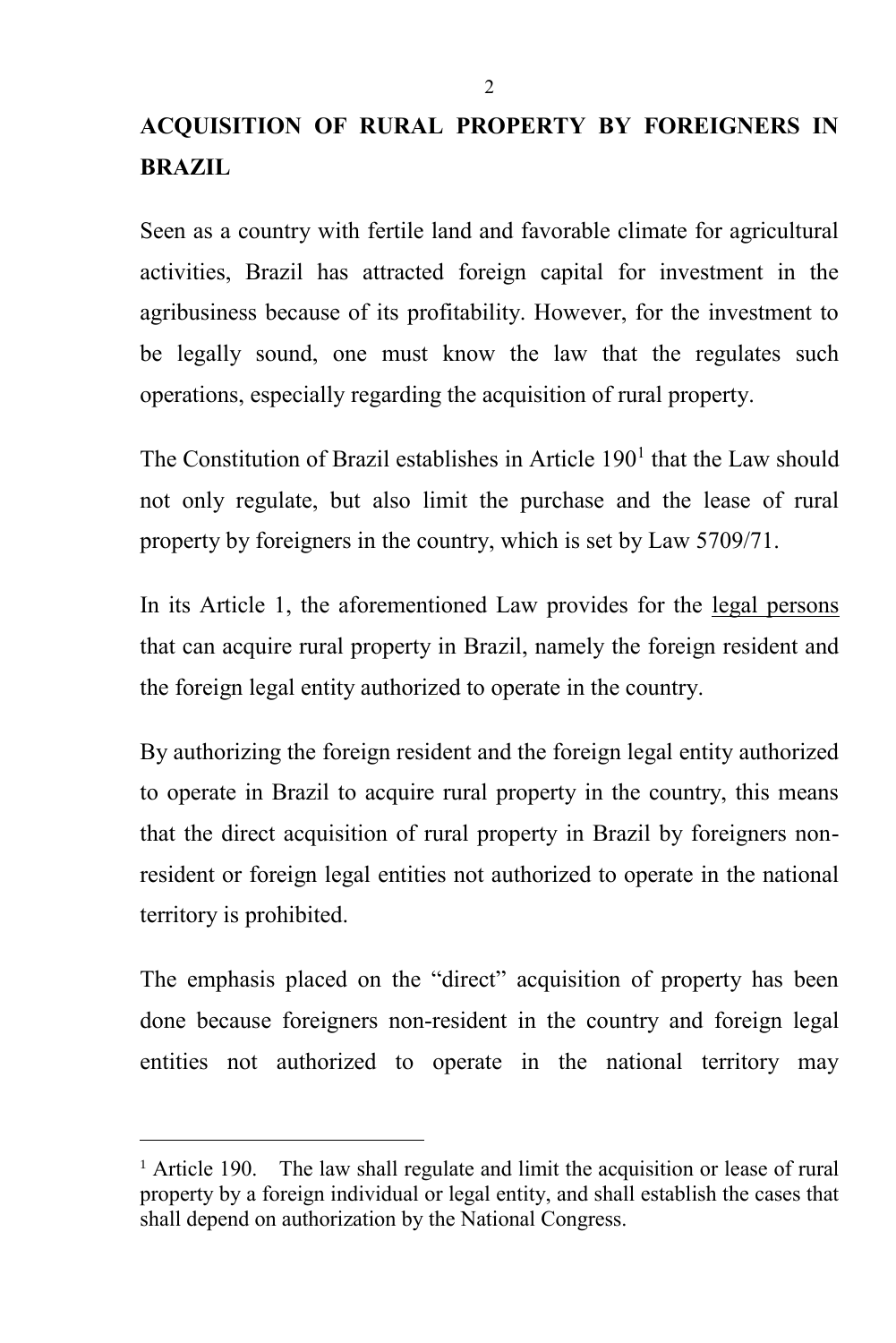"indirectly" acquire rural property in Brazil when they participate as members of a Brazilian corporate entity owning rural property.

After the caput of Article 1 of Law 5709/71 to authorize foreigners resident in the country and foreign legal entities authorized to operate in Brazil the acquisition rural property in the country, its sole paragraph shall limit the right of the Brazilian company, when the situations listed by it are present.

There are two situations that may result in a Brazilian company to have its right to acquire rural property in the country restricted or limited, and both have to do with the participation of foreigners in its corporate structure.

The first situation is when within the corporate structure of the Brazilian company there is the presence of a foreign person residing outside the country, holding the majority of the capital stock of such Brazilian company.

The second situation, is when within the corporate structure of the Brazilian company there is an foreign legal entity with headquarters abroad, dominating or holding the majority of the capital stock of such Brazilian company.

The central point in both cases is the absolute corporate control of the Brazilian company from abroad.

Now, turning the focus to the foreign legal entity authorized to operate in Brazil, Art. 5 of Law states that it shall only be able to acquire rural property in the country when it is for the implementation of agricultural,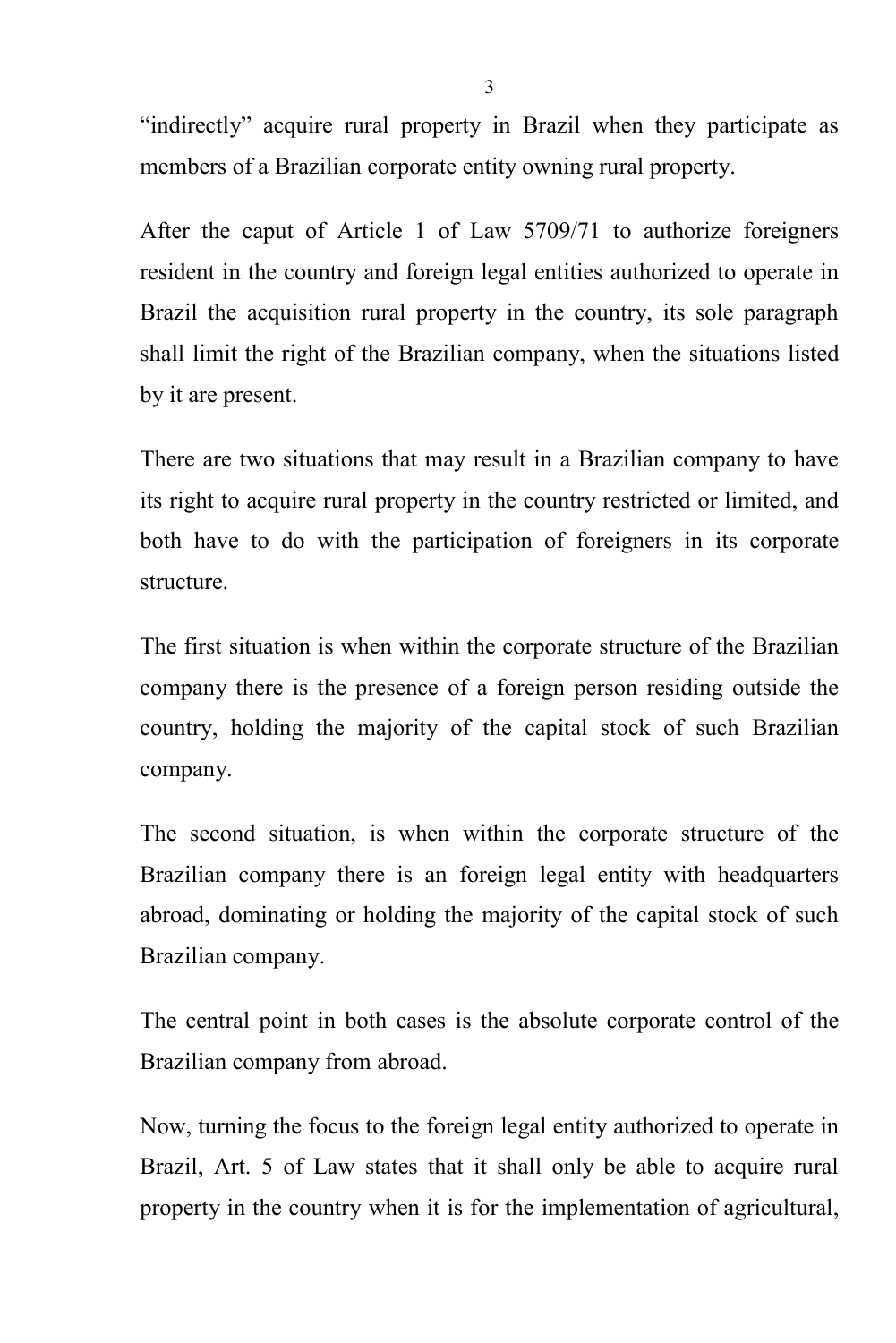livestock, industrial, or colonization projects, which shall be connected to their statutory objectives.

Depending on the nature of their respective projects, their analysis shall be conducted by the Ministry of Agriculture or the Ministry of Industry, for later application with INCRA to obtain the appropriate authorization.

The special statute goes on to deal with the possible extension of the area to be acquired by the duly authorized alien.

To understand the question, it is important to know that Brazil is politically and administratively divided into States, and States are subdivided into municipalities, and the latter shall be used as reference for the amount of rural area foreigners can acquire.

The Law, in its Art. 12, states that foreign individuals residing in the country and foreign legal entities authorized to operate in the country, may acquire rural properties whose combined areas do not exceed one fourth (25%) of the municipal area where the properties are located.

Despite being permitted to foreigners to acquire up to 25% of the municipal area, there is however, a further restriction when foreigners of the same nationality are involved, which in this case may acquire a maximum of 40% of the authorized area of the municipality, as determined by paragraph 1 of Art.12.

Concerning the formalization of the purchasing act of the property, the Law prescribes as a fit document the public deed (Art. 8) endowed with public faith (Art. 215 of the Civil Code).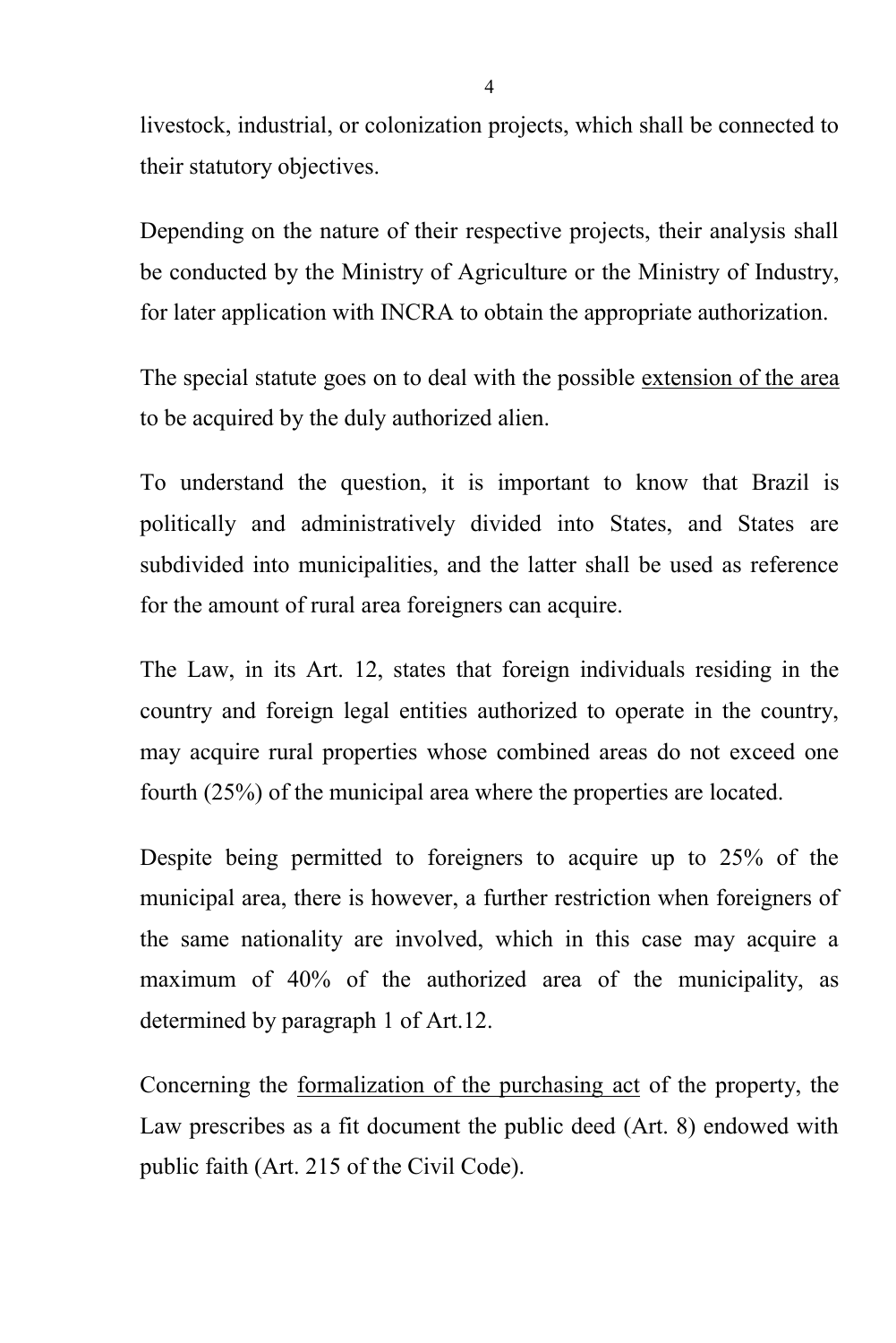As the Brazilian law provides that the real rights to property, constituted or transmitted by act between living persons, can only be acquired with the registration of such documents at the Real Estate Registry Office, the public deed becomes necessary.

The property purchase deed, when a foreign company authorized to operate in Brazil is involved, pursuant to Article. 9 of Law 5709/71, shall include, among other things, the act that authorized the acquisition.

Finally, it is worth noting that, to have systemic force, the Law establishes in Article 15 that the acquisition of rural property by foreigners living in the country contrary to its terms constitutes a legally **null and void** business.

The **nullity**, pursuant Art. 169 of the Civil Code, in addition to not producing any effect, it can not be rectified by the parties, nor be validated, or to become valid by the passage of time.

#### **CONCLUSION**

The rigor of the Law concerning the business operations imposes on the foreign purchaser absolute compliance with its terms to result in a deal with legal support.

Once business has been conducted with the authorization of the State, and the formal legal requirements of the purchasing act have been met, the purchaser may rely on the support instruments to conduct the agricultural activity.